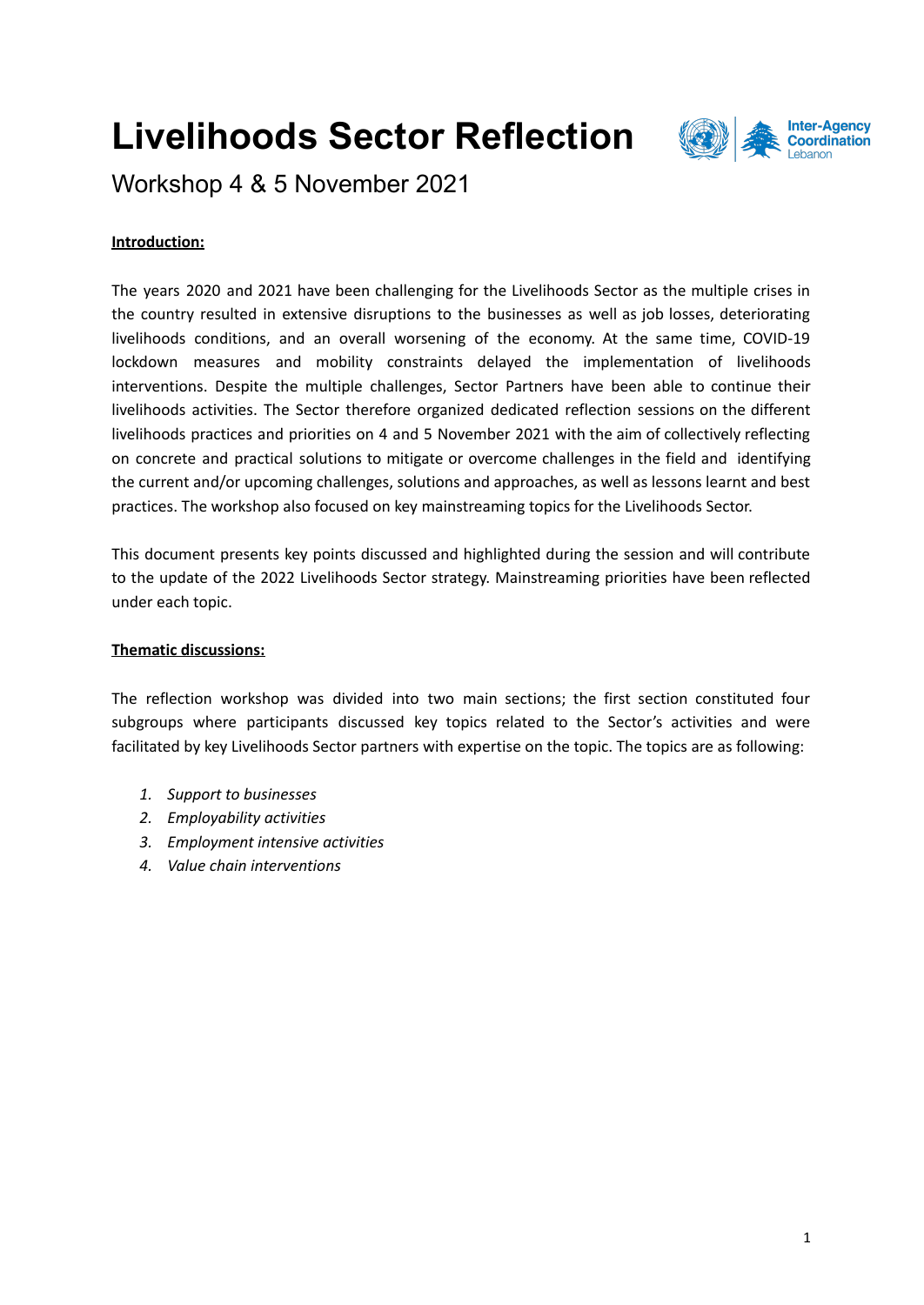# **TOPIC 1: SUPPORT TO BUSINESSES**

*Facilitators: Alia Farhat (Partnership Manager/ Al Majmoua) & Leila Al Amine (Markets, Economic, Recovery and Growth Sector Lead/ Mercy Corps)*

#### *Rapporteur: Yousra Taleb (Coordination Officer/ UNDP)*

#### A- Modality of assistance (businesses support, technical support, in-kind, grants)

#### **1- Challenges:**

- Limited knowledge and ability to manage multiple crises is leaving cooperatives and MSMEs with uncertainty on their survival in the current crises.
- Lack of financial literacy and access to financial services.
- Absence of support and policies at the national level.
- Energy shortcoming which is leading to losses in businesses especially those who require electricity (such as dairy producers).
- Lack of clarity on what organizations' want to achieve and how (quick impact or long term).
- Difficulty to engage the private sector as they have a different mindset.

#### **2- Recommendations:**

- Introduce new criteria to identify the MSMEs that have the possibility to grow and to support the local market. (Both sector and personal capacities of the business).
- Ensure access to information for MSMEs about standards, different initiatives happening, BDS, technical assistance, access to finance "One stop shop".
- Help informal businesses in registering and becoming formal to increase their potential.
- Support with energy which would help in savings on electricity thus lowering cost of production (solar energy).
- Think from a business perspective rather than a development and/or humanitarian perspective which means more private sector engagement and if necessary, provide incentives to ensure engagement.
- Continuous sharing lessons learnt between partners especially on how they are adapting their programming.
- Support MSME's to build their own feasibility studies with the help of experts to identify the support needed and its impact on their business.
- Need for innovation, new means of production adapted to the current market and need to consider export (good quality and competitive prices).

#### B- Market linkages (local and international markets)

#### **1- Challenges:**

- Long process to reach the requirements (enhancing product quality, branding, packaging...) and needs feasibility studies to ensure that it is a successful investment.
- Financial and economic situation affected the MSMEs and cooperatives' ability to transport products and to do branding.
- Volume of production and standards for certification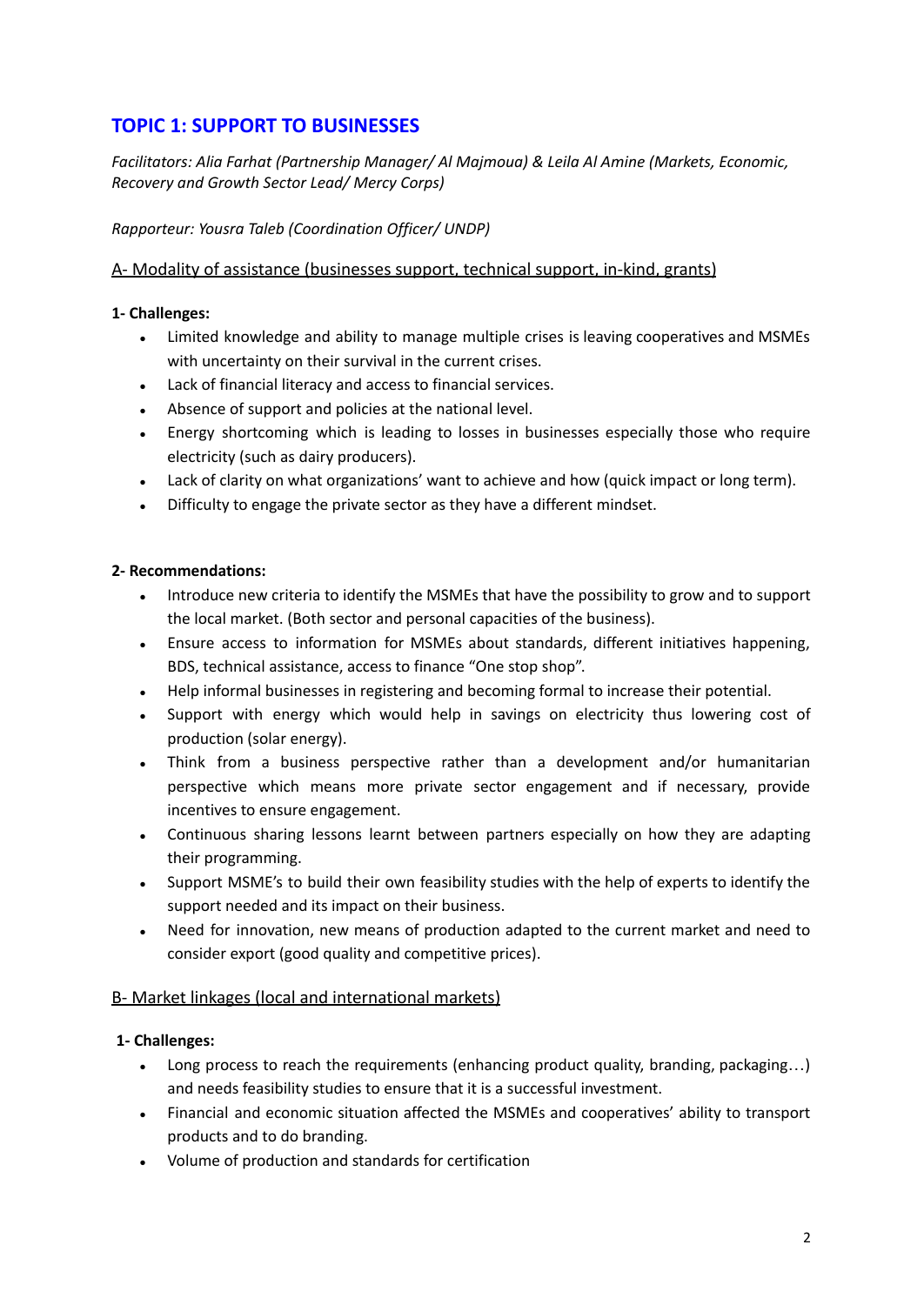- Financial interactions with international markets as businesses will need bank accounts which requires them to be registered.
- MSMEs and businesses are reluctant to increase production without having guaranteed markets.

## **2- Recommendations:**

- Identify the minimum requirements to access international markets (quality, size of business…).
- Link with chambers of commerce where quality certification can be accessed.
- Looking for new marketing strategies, transportation, formalizing businesses to be able to export their products.
- Agree on a basic definition of market linkages: Business to Business, cross sectors, within the same value chain, or with foreign markets. It could also mean strengthening market linkages between businesses and support functions provided by market actors.
- Leverage the Lebanese diaspora.
- Guarantee market access prior to support to ensure MSME's and businesses buy in.
- Rely on donor's support to open the international market of their countries.
- Support in strengthening market linkages such as fairs and exhibitions.
- Further explore digital marketing.
- Free pillars to address:
	- Ability to deliver volume (major requirement by the external market)
	- Meeting standards
	- Formalizing businesses

#### C- How to move beyond Individual business support? (Business clusters, Value Chain, other)

- Bring together different businesses that can benefit from each other's services
- Promote savings mechanism:
	- Group savings,
	- Village banking,
	- Self-help groups,
- Support MSMEs with lessons learnt and experiences
- Support clusters at different levels within the same value chains or between different entities across the country (geographical clusters).
- Library of business modules and training material
- Need to upscale our interventions: Approach to do account and profiling of all businesses.
- Identify the competitive advantage of the geo area of intervention and tailoring the support.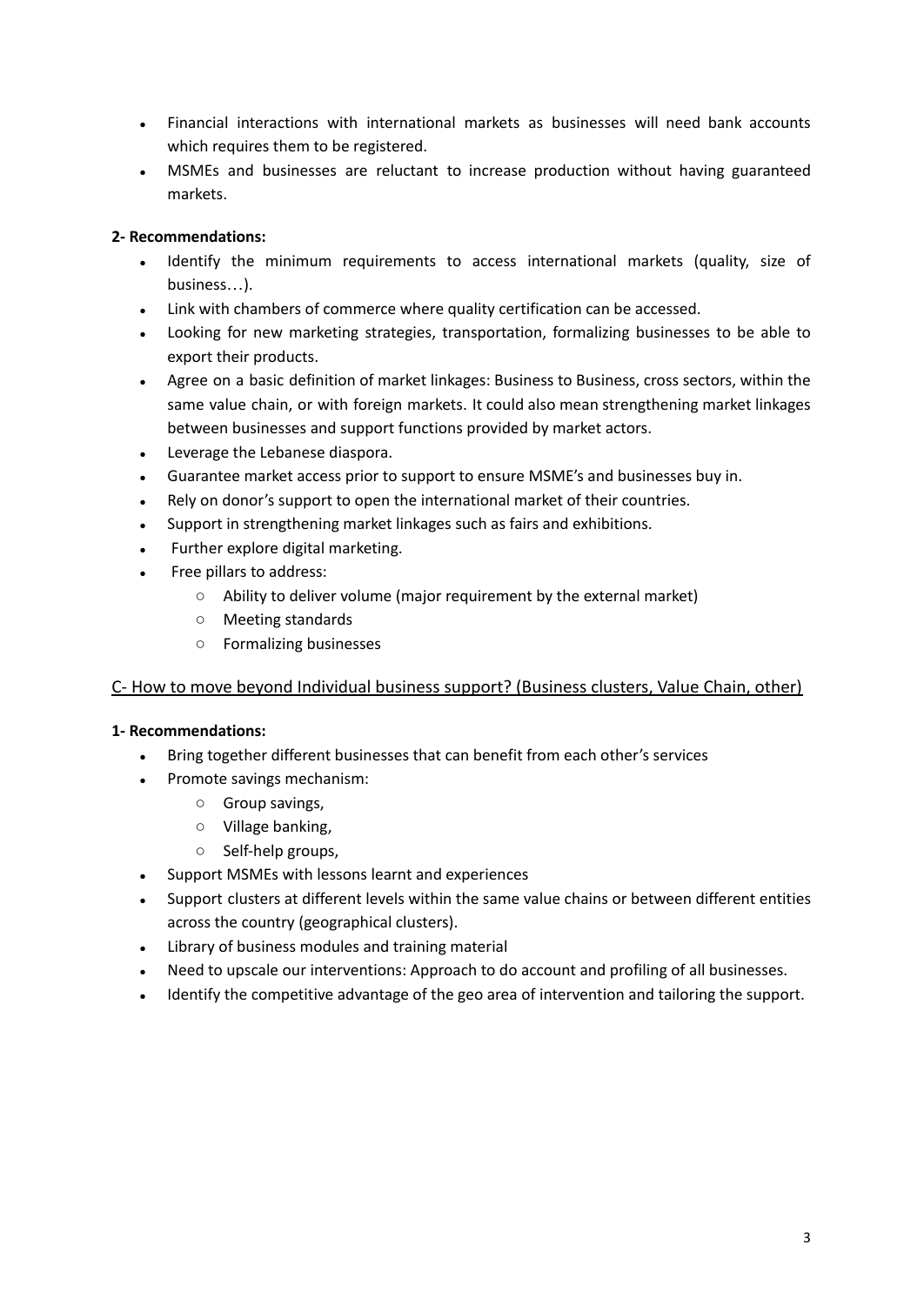# **TOPIC 2: EMPLOYABILITY ACTIVITIES & SKILLS TRAINING**

*Facilitators: Naim Frewat (Economic Recovery & Development Coordinator/ IRC) & Justine Cherrier (Recovery Coordinator/ DRC)*

#### *Rapporteur: Joelle Assaf (Analysis Officer/ UNDP)*

#### A- Vocational Trainings: Challenges and Recommendations

#### **1- Challenges:**

- The lack of market linkages, limited opportunities, saturated market, and lack of proper needs assessments.
- Difficulty in conducting timely market assessments in a rapid-changing economic and financial situation.
- Weak linkages with the private sector that would affect the sustainability of vocational training.
- With the current context, the private sector is not able to create job opportunities or retain jobs.
- High cost of training offered by private vocational training providers, and lack of funds in DGVTE to support schools in TPs.
- The lack of motivation and commitment of beneficiaries as the current economic situation and the inflation rate of USD made them interested in cash support rather than coaching and mentoring.
- Challenges in outreach to beneficiaries, as well as high(er) drop-out rates.
- Long online sessions proved to be challenging for the participants to maintain their focus and engagement.
- Youth are interested in quick entry into the labor market and do not value the importance of attending soft skills training for accessing the labor market.

- Enhance the coordination between LH Sector partners to make sure assessments are timely shared and presented within the working group to avoid duplication of efforts, and assessment-fatigue.
- Having standardized tools and common-defined methodologies for market assessments.
- Increasing targets for WBL activities since they provide a small financial incentive to participants.
- Link vocational training to job opportunities through the support to MSMEs and/or Coops pillar of the LH Strategy. *(Reach out to Palladium for more information on their support to businesses with cash grants programs).*
- Coupling LH with basic assistance: providing beneficiaries with a small wage and/or incentive to join vocational training, WBL, and/or soft skills training would be helpful. *(The LH Sector should enhance coordination and collaboration with the Basic Assistance sector.)*
- Providing more market support (businesses) than employability services (training to job seekers): provide more market support than employability services. However, It is important to note that this would not mean stopping employability services, but focusing more on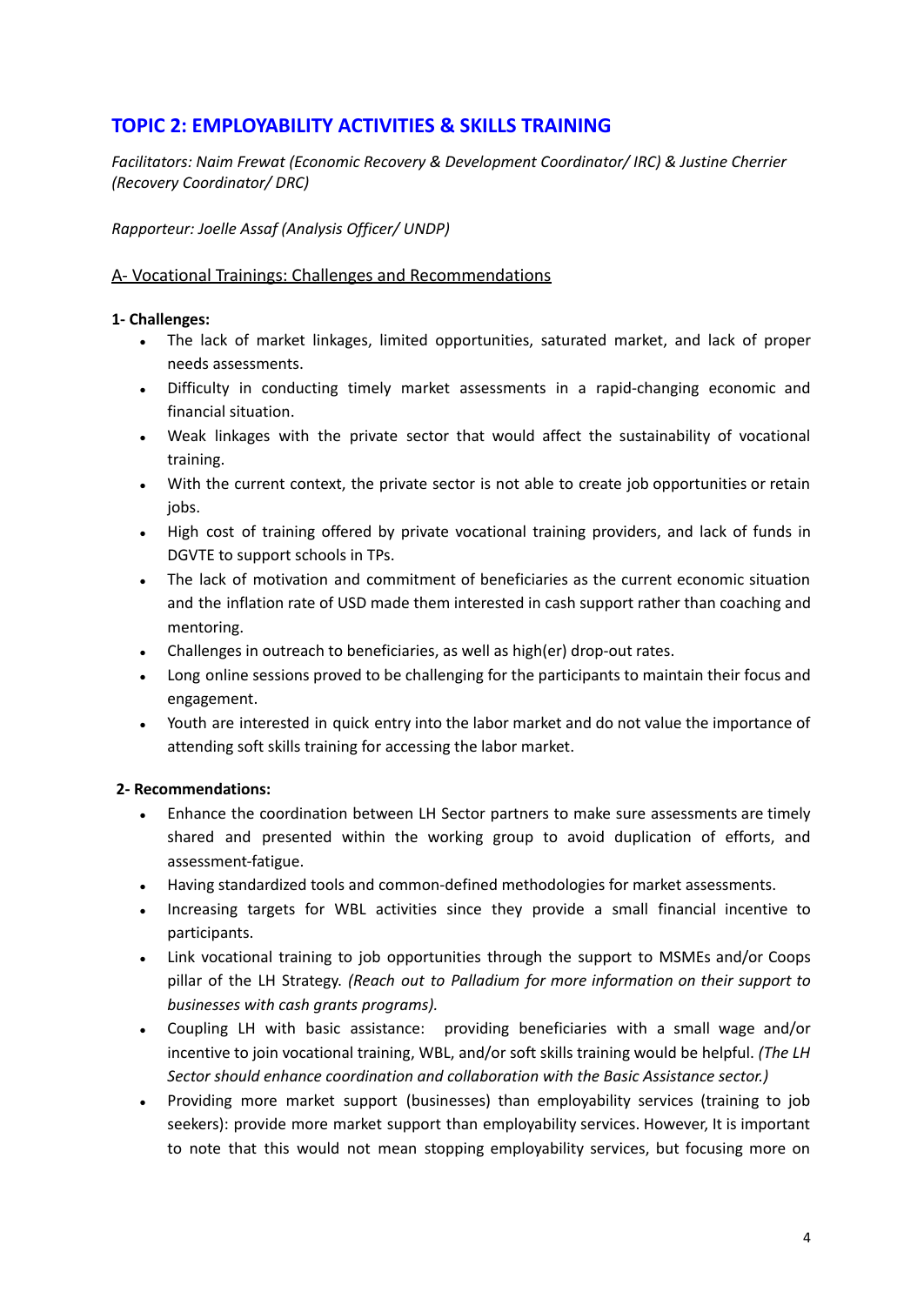market support. In light of the current situation, it is crucial to ensure the sustainability and maintenance of businesses to ensure job retention.

- Take into consideration the increasing cost of training in private institutes within the budgets.
- Enhance the collaboration and coordination within organizations for referral purposes.
- Support at the sector level, this include:
	- Centralize information at the sector level to enhance coordination, referrals, and respond to the gaps and needs.
	- Enhance the coordination with the basic assistance sector.
	- Develop and/or share guidelines for VT which sector prioritized according to market needs, as well as guidelines on WBL (wages, working hours etc)
	- Advocacy with the donors, especially on the aspect of combining cash assistance or basic assistance with LH. Also on the aspect of supporting business in combination with employability.
	- $\circ$  Support partners with conflict sensitivity trainings: scarce jobs high competition crises, Nationality considerations (Leb/Syr/Pal/other communities)
	- Share sector specific 'best practices' based on partners' field experience and achievements
	- In the longer term, it is crucial to advocate for more long-term funding for the Livelihoods sector for sustainable and impactful results.

| <b>Challenges</b>         | <b>Risks</b>                                                                              | <b>Mitigation Measures</b>                                                                                                                                                                                                                                                                                                                                             |
|---------------------------|-------------------------------------------------------------------------------------------|------------------------------------------------------------------------------------------------------------------------------------------------------------------------------------------------------------------------------------------------------------------------------------------------------------------------------------------------------------------------|
| Fuel shortages            | Beneficiaries' ability to<br>reach centers is<br>jeopardized<br>Increase in drop-out rate | Support vulnerable people in<br>offering 'taxi' services to<br>participants of vocational<br>centers, that way both parties<br>could be supported.<br>Outreach to potential<br>participants residing nearby<br>training centers to make sure<br>the centers are accessible easily.<br>Offer organized transportation<br>services to participants (e.g. bus<br>pick-up) |
| <b>Electricity issues</b> | Interrupted courses<br>Increase in drop-out rate<br>Inactive participation                | Support youth in developing<br>solar panels through vocational<br>programs that would then be<br>installed in training centers.<br>[UNICEF pilot]                                                                                                                                                                                                                      |

#### **B- Risks and Mitigation measures:**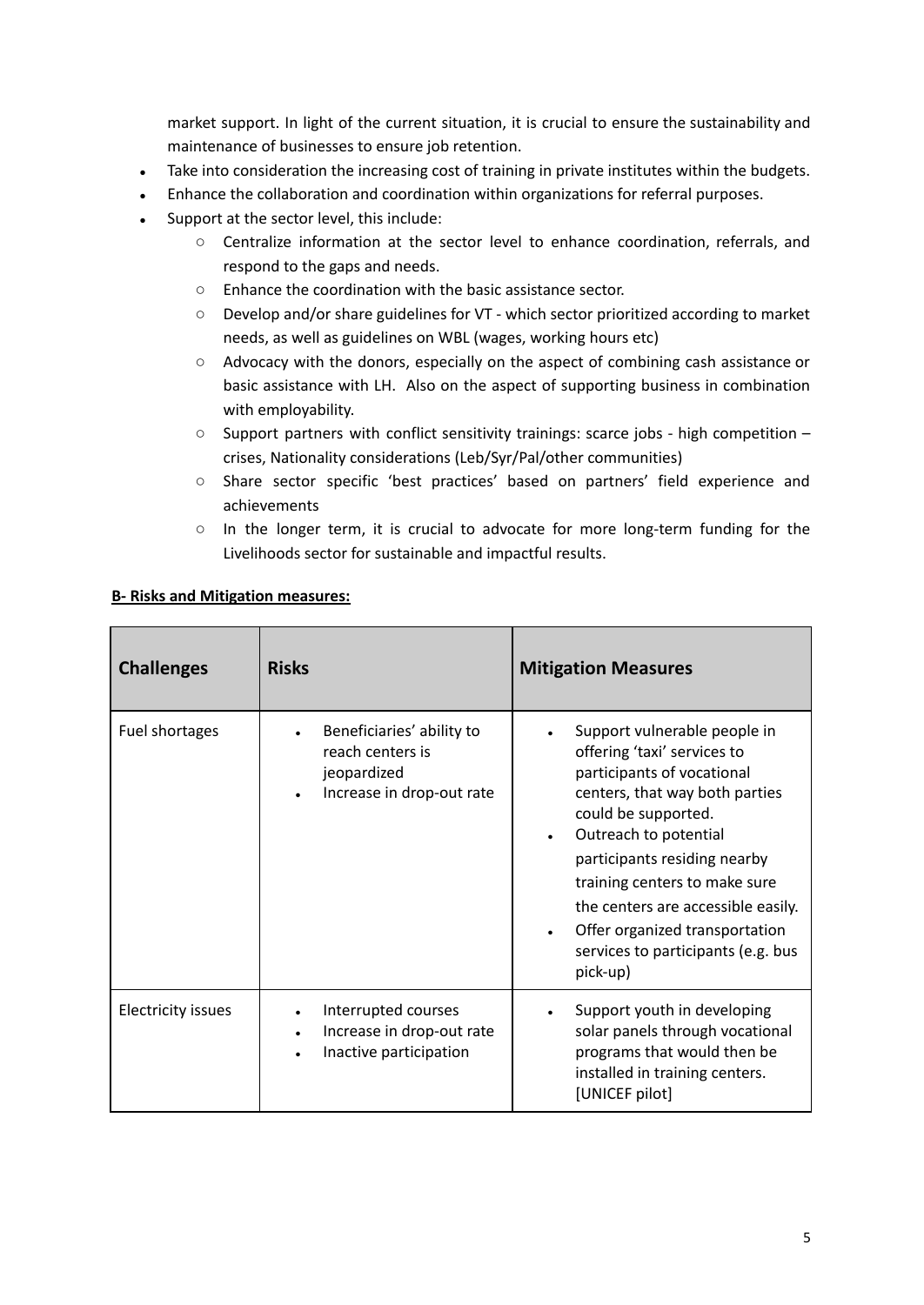# **TOPIC 3: EMPLOYMENT INTENSIVE ACTIVITIES**

## *Facilitators: Nada Nohra (Livelihoods and Local Economic Development Specialist/ UNDP) & Peter Farah ( National EIIP Advisor/ ILO)*

*Rapporteur: Carina Adada (National Livelihoods Coordinator/ UNDP)*

#### A- Decent wages, working days, transportation:

The transfer value for decent wages continues to be a challenge addressed by the partners. ILO referred to the technical note appropriate wage levels for unskilled workers developed by the agency in March 2021 which recommends a USD wage for unskilled workers. For skilled workers, wages differ depending on their professional level. ILO, UNDP and WFP seek to jointly have an updated recommendation.

#### **1- Challenges:**

- Payments of wages in USD to Syrians workers have been challenging due to bank restrictions (banks saying that it is due to the cedar agreement).
- Donors requiring Syrian displaced to be registered with UNHCR to be part of the project.

#### **2- Recommendations:**

- USD wage payments to Syrian workers can currently be done through third financial providers. Better to limit direct cash payment to workers in the current situation and do it through FSP.
- Payments to Syrians workers that do not have official papers from Lebanese authorities can be done through third financial providers that do not require Lebanese issued papers. Some third-party providers accept ID cards issued in other countries.
- As per the EIP guidelines transportation fees should be provided in addition to the wages.
- Look into expanding the number of working days to continue support to the same household due to the current economic crisis. The current 40 days was set to be able to assist more households. Increasing the number of days would benefit some households.

#### B- Women and people with disability inclusion in EIP:

There is no standard approach on including women in EIP. Women led cooperatives have been supported however engaging women in agriculture and construction activities have been challenging. Youth under the age of 18 years are not engaged in EIP as per international standards. Despite having set the target of including 2% individuals with disabilities in activities, outreach has not been effective.

- Work with the local municipalities on determining an approach to how to include women in EIP.
- Assessments are needed to examine what type of work women can and are willing to be engaged in to understand their needs and how to include them (aspect of safety).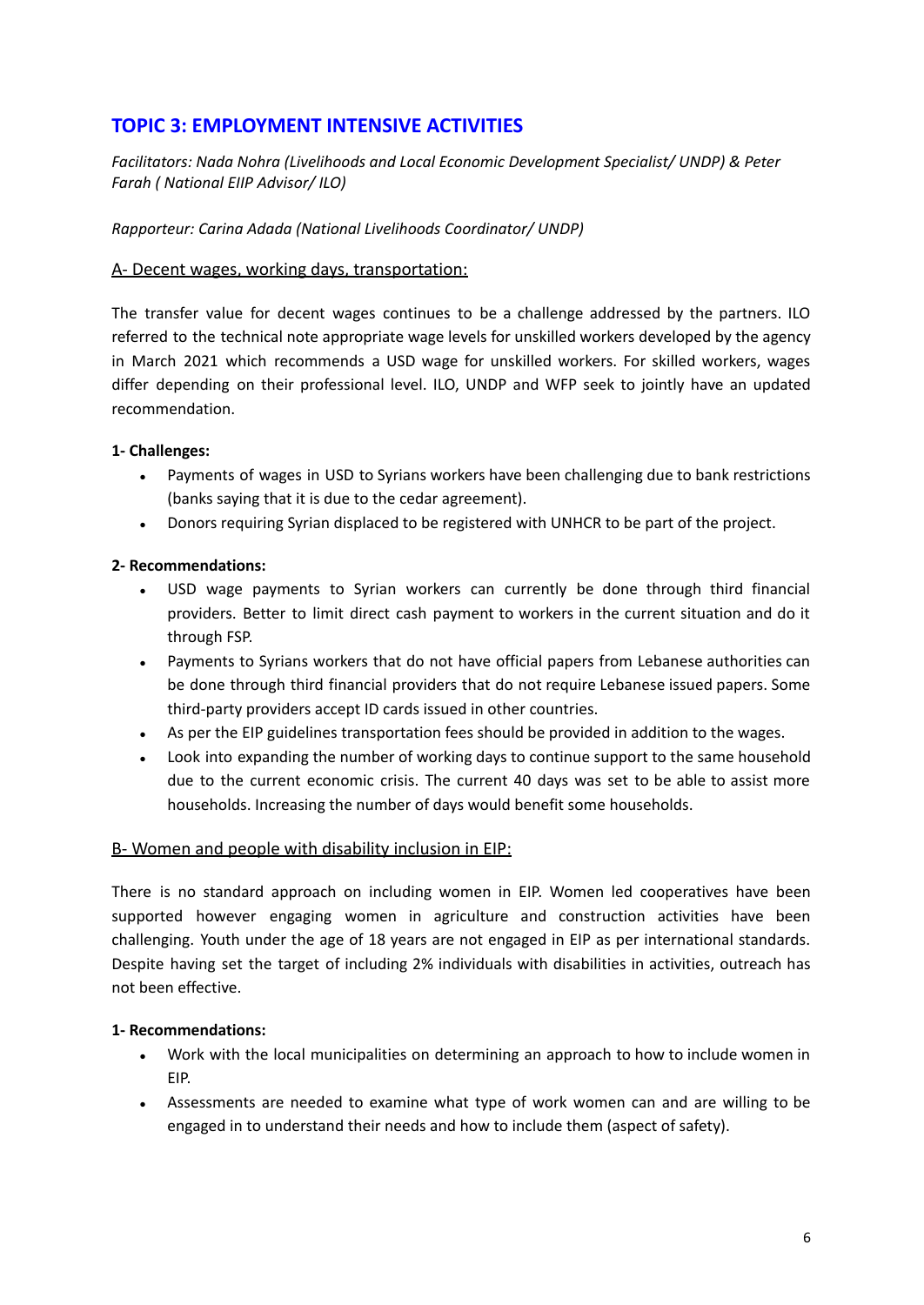- Engage with municipalities on ensuring people with disabilities in activities (identification and targeting have been a challenge). Most effective to work with municipalities as they can support in the outreach.
- More emphasis needs to be placed on what kind of activities can be developed for people with disabilities and elderly (+70) in EIP (there is a demand for work among these groups).
- Need to think of ways for better inclusion and address it in program and project design.
- Mainstream financial literacy training with any program including cash assistance to allow the participants (especially women) to better manage their household budgeting and foster savings at the household level.

#### **2- Good practices:**

- In non-traditional sectors it has been beneficial to have female managers to better engage women in EIP.
- Engage male relatives of females in the EIP to make them feel safe.

#### C- Elections, municipalities, tensions

#### **1- Challenges:**

- There are some difficulties with municipalities given the upcoming elections. Local authorities have been asking partners to increase cash-for-work schemes and use it in their political campaigns (increasing access to work for Lebanese).
- There are increasing demands for cash-for-work schemes by municipal authorities as they are not able to cover wages and basic services.
- Some municipalities refuse having Syrians employed due to high need for Lebanese, leading to tensions and agencies have to intervene to de-escalate the tensions.
- Competition over jobs is increasing with the demand for labour among Lebanese
- Perception of aid bias local perception that we should target more Lebanese.
- Donor requirement only to include Syrians stopped an activity as the municipality did not allow the organization to continue without Lebanese workers.

#### **2- Recommendations:**

- Advocacy among donors to include Lebanese in targeting (50/50 ratio in areas where possible to meet the demand from municipalities to include Lebanese)
- Base targeting on vulnerability criteria and focus on communicating this to the communities.
- Important to ensure outreach for the most vulnerable groups in targeting to address competition over jobs.
- Important to ensure strong communication strategies to overcome perception of aid bias and the resulting tensions.

#### D- Sustainability of activities:

Sustainability of EIP is challenged by the overall economic and financial condition. It is important to recognize the short-term nature of cash-for-work schemes. However, integrating capacity development and training EIP have proven to be successful for job retention.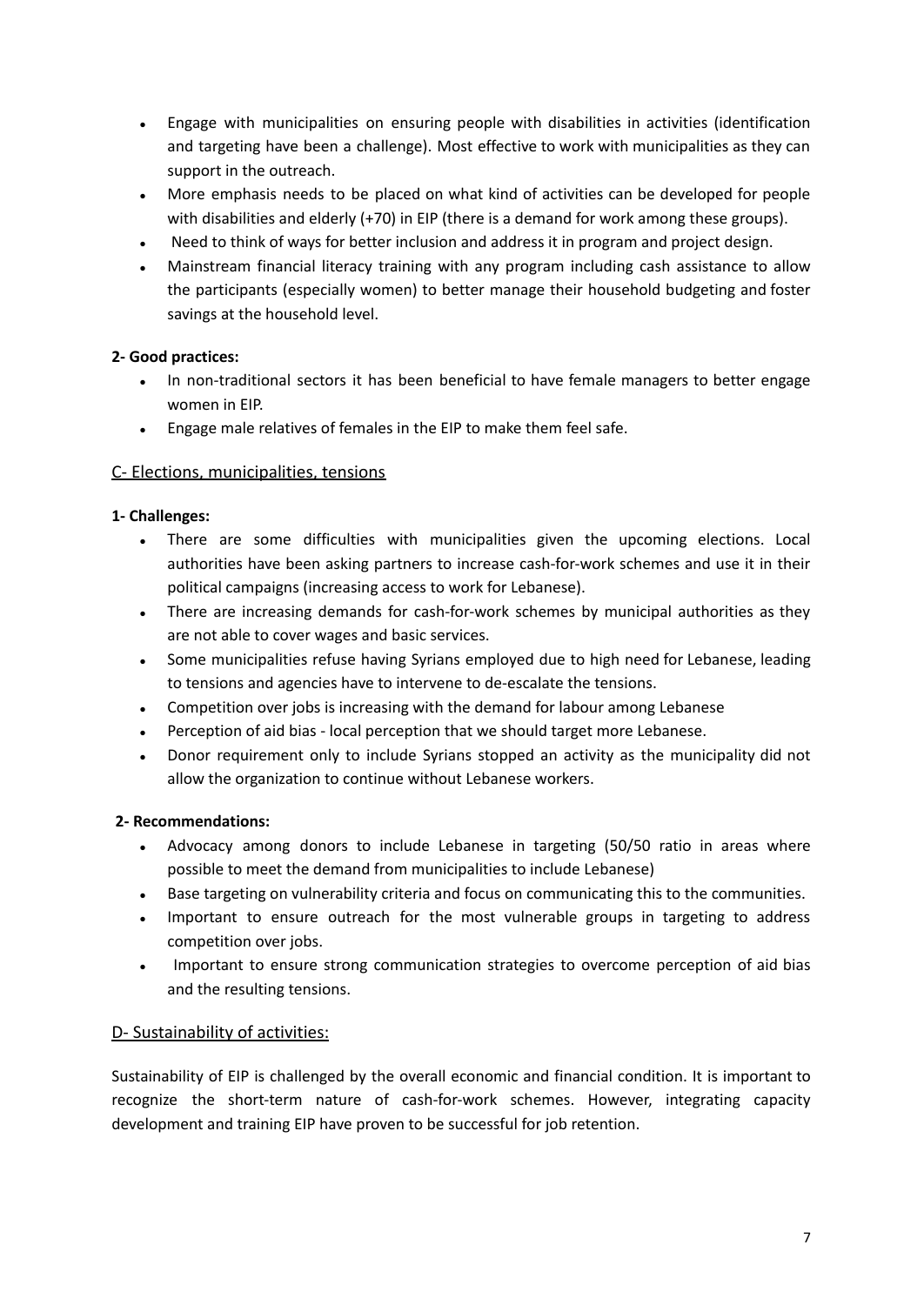#### 1- Recommendations:

- Include capacity development components and training in EIP to support retention
- Engage with the private sector (cooperatives, farmers, SMEs) in EIP as they can support job retention and job creation.
- Capacity developments and training have to be done in accordance with market demands.
- Focus on projects that can be used to generate revenue to ensure sustainability such as productive assets (i.e. agricultural lands)
- Assessment on market needs for better targeting.
- Look into assessing municipalities that do not receive assistance.

#### **2- Good practices:**

Private sector actors have continued to employ workers from EIP even after the project ended. Private sectors continue to employ workers because they have the required skills by the private sector actors.

## E- Coordination

Essential that agencies harmonize their approach and the rate and modality of payment. Agencies are already facing pressure from municipalities on recruitment. Important to make sure that agencies are giving the same responses to municipalities and harmonizing their approaches.

- Strengthen data sharing systems and/or referral for better outreach and to benefit groups that are normally not targeted (more vulnerable groups) including mapping of entities (cooperatives, MSMEs) to refer workers. There is no centralized database for workers and beneficiaries.
- Coordinate on localities / municipalities
- Strengthen coordination between partners to make sure that assistance is reaching more villages (geo split).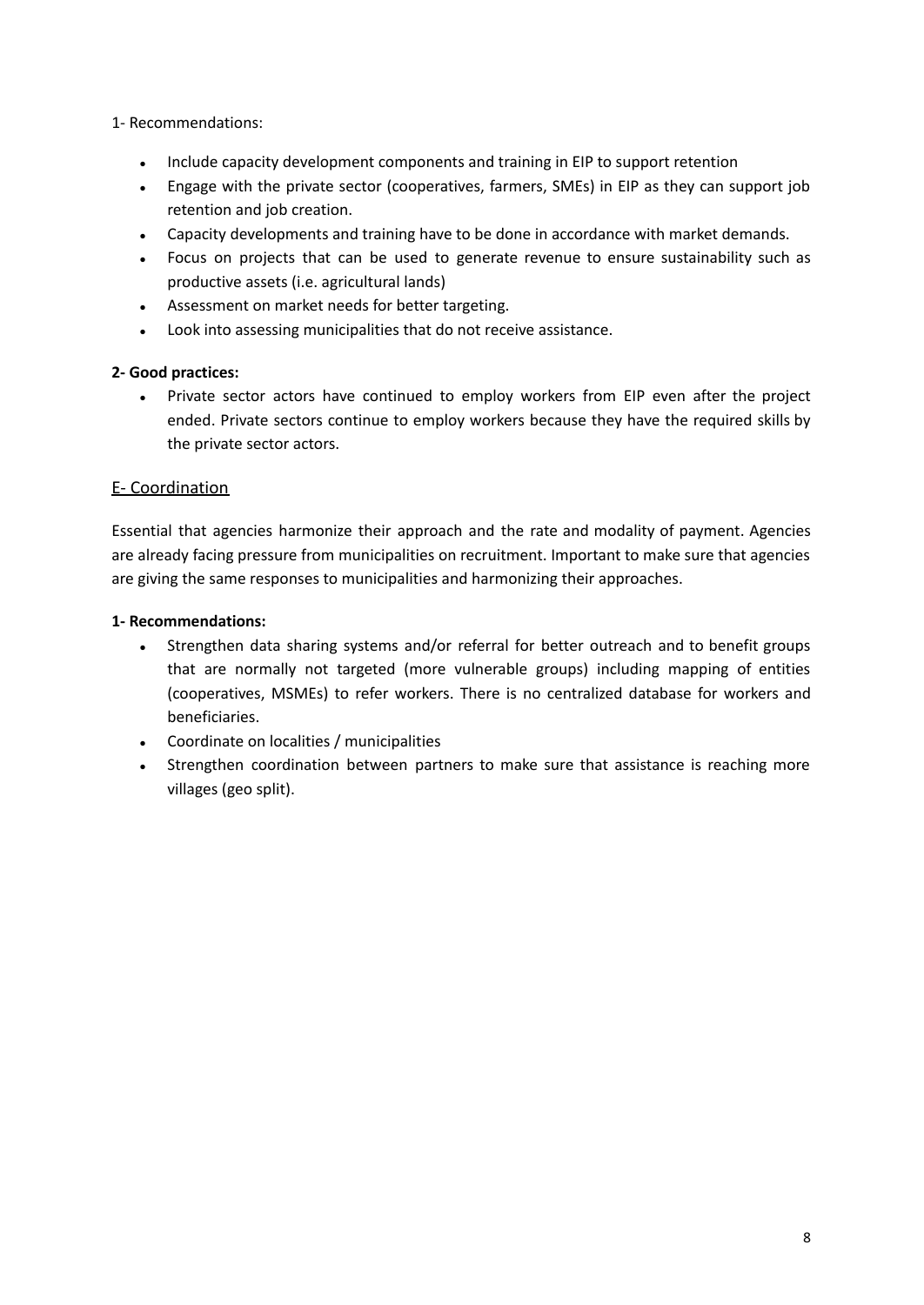# F- Challenges, Risks and Mitigation Measures

| <b>Challenges</b>                                                                                              | <b>Risks</b>                                                                                                                                                                                                                                                                              | <b>Mitigation measures</b>                                                                                                                                                                                                                                                                                                                                                                                                                                   |
|----------------------------------------------------------------------------------------------------------------|-------------------------------------------------------------------------------------------------------------------------------------------------------------------------------------------------------------------------------------------------------------------------------------------|--------------------------------------------------------------------------------------------------------------------------------------------------------------------------------------------------------------------------------------------------------------------------------------------------------------------------------------------------------------------------------------------------------------------------------------------------------------|
| Covid-19 and projects'<br>resumption (With winter<br>coming there is a risk of a<br>new peek in corona cases). | Lockdown Impact on project<br>due to seasonality<br>(agriculture projects)<br>Field monitoring more<br>difficult<br>Impact on projects budget<br>(procurement of PPE items,<br>online modalities)<br>Work progress and Cash<br>transfers for workers<br>directly affected by<br>lockdowns | <b>EIIP Covid-19 Guidelines</b><br>+ specific trainings<br>Extra contract<br>obligation, and<br>Amendment of S&ESF &<br>role of SSOs<br>Development health<br>committees - Online<br>training of contractors                                                                                                                                                                                                                                                 |
| Political & security<br>unrest                                                                                 | Lack of basic material &<br>roadblocks<br>Delays in implementation                                                                                                                                                                                                                        | Increased importance to<br>include Lebanese<br>community in design -<br>Employment ratio 50%                                                                                                                                                                                                                                                                                                                                                                 |
| Economic downturn:<br>Exchange rates and erosion<br>of wages - Transportation                                  | Impact on projects budget (savings<br>due to exchange rates, increased<br>prices on materials)                                                                                                                                                                                            | Advocacy to raise wages<br>for daily workers<br>(currently dollarized)<br>ILO Published a<br>technical note-<br>recommendation<br>UNDP started the wages<br>monitoring exercise<br>Working on updated<br>recommendation with<br>UN partners<br>Switched to mandatory<br>disbursement through<br>FSP (direct cash<br>payment to<br>beneficiaries is stopped<br>and now only through<br>FSP)<br>Measures with<br>contractors to better<br>facilitate transport |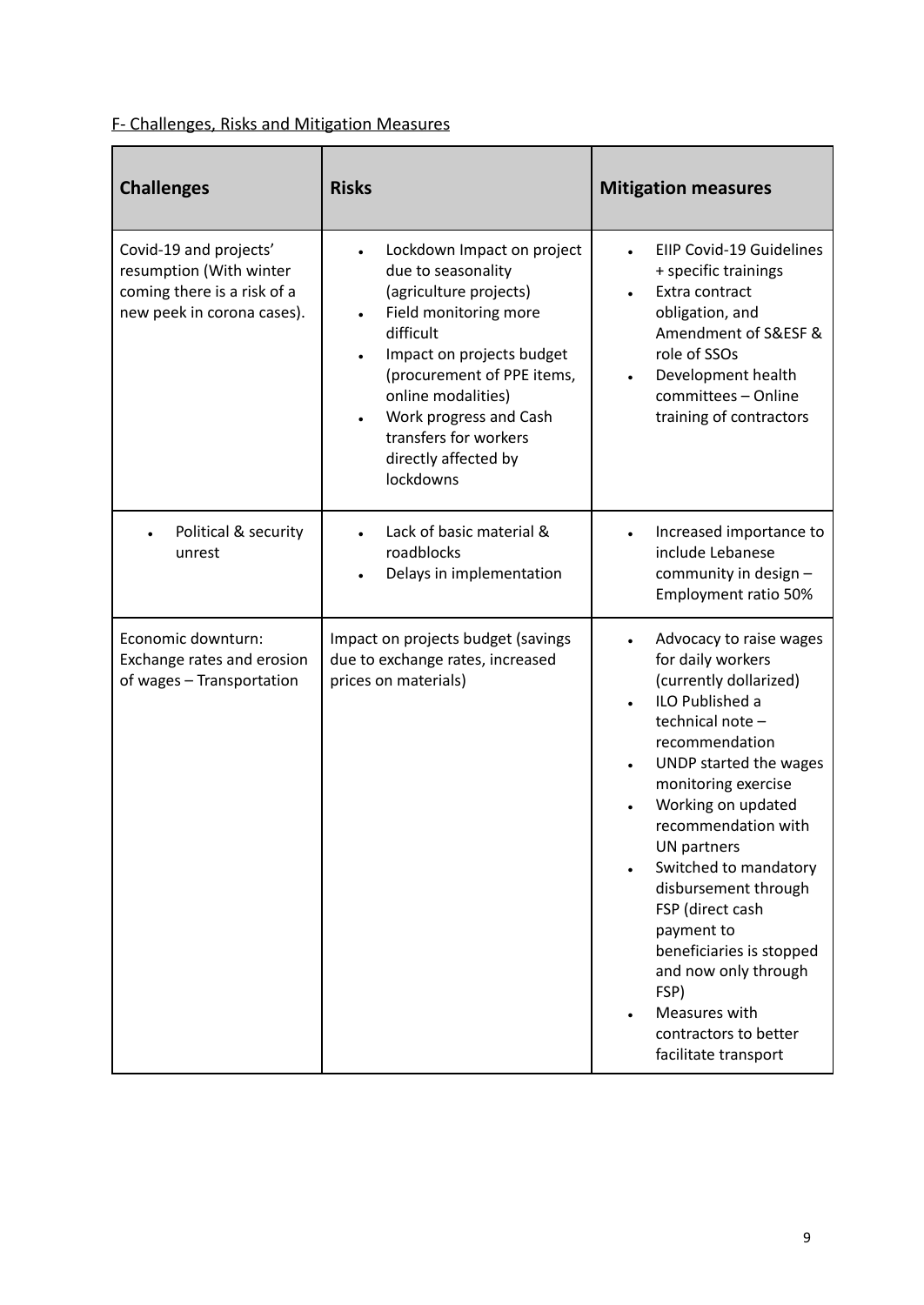| Decent work principles<br>implementation in a<br>multi-crisis | Increased exploitation                                                                                                         | Focus on enhancing the<br>role of SSO, the S&ESF.<br>(SSO are the field<br>officers that supervise<br>the good<br>implementation of all<br>decent work aspects.<br>empowering their role is<br>important during the<br>crisis. For the projects<br>that do not have such<br>position, it is good to<br>consider it)<br>Field monitoring |
|---------------------------------------------------------------|--------------------------------------------------------------------------------------------------------------------------------|-----------------------------------------------------------------------------------------------------------------------------------------------------------------------------------------------------------------------------------------------------------------------------------------------------------------------------------------|
| Difficulties related to the<br>banking sector                 | Ceilings on the amounts<br>that partners are able to<br>transfer<br>Restrictions on payments in<br>USD to Syrian beneficiaries | Negotiations with the<br>$\bullet$<br>banks and selection of<br>third-party providers                                                                                                                                                                                                                                                   |
| Less than optimal<br>productivity                             | Some cooperatives/farmers<br>complained of low productivity of<br>workers                                                      | Balance between level<br>of vulnerability and<br>level of skills (include<br>both skilled and<br>unskilled works. Skilled<br>workers might not fit<br>vulnerability criteria)<br>include a capacity<br>development<br>component in activities<br>to ensure engagement<br>of private sector in EIP<br>projects                           |
| Women and PWD<br>participation                                |                                                                                                                                | Role of SSO (SSO field<br>officers can make sure<br>all aspects of the gender<br>mainstreaming strategy<br>for ex are in place,<br>ensuring better<br>sustained participation).<br>More outreach and<br>training for stakeholders                                                                                                       |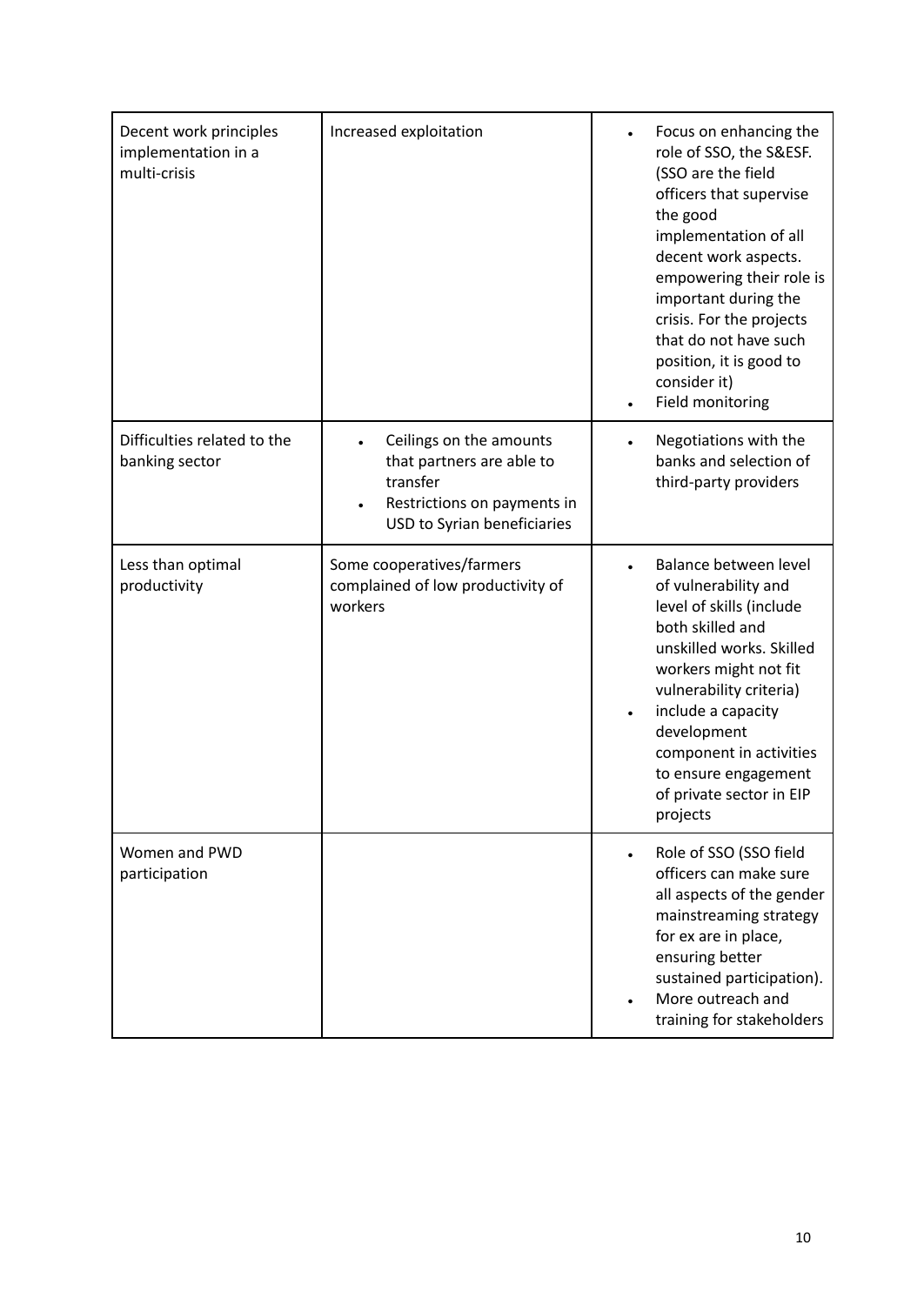# **TOPIC 4: VALUE CHAIN INTERVENTIONS**

*Facilitators: Alex Salha (Projects Manager/ Fair Trade Lebanon) & Maya Obeid (Livelihoods Program Manager/ Relief InternationaL)*

*Rapporteur: Tonina Frangieh (Coordination Officer/ UNDP)*

#### A- Successful practices/ Approaches:

*Fair Trade Lebanon:*

- Work on processing
- Work on hygiene standards and certification: Engaging and working with several cooperatives and supporting small scale producers to adopt hygiene standards.

*GVC:*

- Engaging municipalities, stakeholders and local authorities when implementing LH interventions (needs identification, planning, etc…)
- Focusing on export capacities of farmers (i.e. to address the constraints on farmers in Lebanon from the GC)
- Developing regional plans with stakeholders to address the constraints in terms of Job creation and other types of challenges and risks.

*Care International:*

• Inclusion of different stakeholders in all phases of the project (all value chains aspects) and using a participatory approach.

| <b>Challenges</b> | <b>Risks</b>                                                                  | <b>Mitigation measures</b>                                                                                               |
|-------------------|-------------------------------------------------------------------------------|--------------------------------------------------------------------------------------------------------------------------|
| Fuel shortages    | Delays in project<br>implementation/deliverables.                             | Adopting the remote/online<br>modality                                                                                   |
| Remote modality   | Inefficient and very<br>challenging when it comes to<br>Value Chains support. | Introductory meetings in<br>person with their beneficiaries<br>before implementing the<br>training online (WVI example). |
| Supply gaps       | Water scarcity has an impact<br>on the products that need<br>water            | Increase the water intake                                                                                                |

## B- Challenges, Risks and Mitigation Measures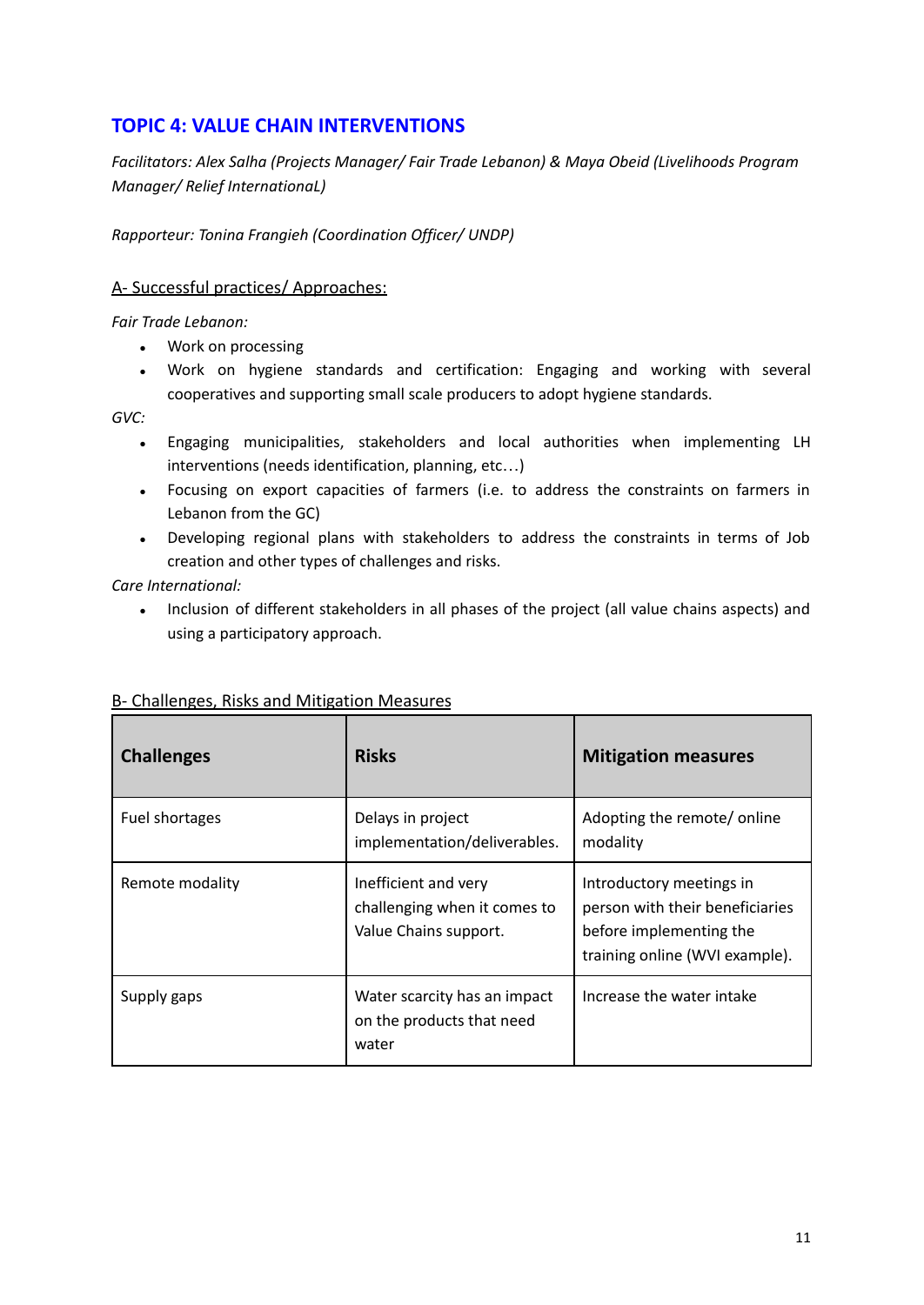| <b>Electricity shortages</b>                                                                                                    | Interruption of online<br>modality (when<br>providing capacity<br>building).<br>Products that need<br>$\bullet$<br>storage were affected.<br>Some partners were<br>supporting small<br>initiatives with Solar<br>systems<br>Farmers using<br>negative coping<br>mechanisms (i.e.<br>cutting off their<br>products) | Using a blended<br>approach<br>Providing Solar systems<br>$\bullet$<br>for small initiatives (but<br>this might not be<br>effective at the longer<br>term)                                                                                                                                                                            |
|---------------------------------------------------------------------------------------------------------------------------------|--------------------------------------------------------------------------------------------------------------------------------------------------------------------------------------------------------------------------------------------------------------------------------------------------------------------|---------------------------------------------------------------------------------------------------------------------------------------------------------------------------------------------------------------------------------------------------------------------------------------------------------------------------------------|
| COVID-19 Lockdown                                                                                                               | Targeted<br>municipalities/groups might<br>not accept remote/online<br>modalities which would lead<br>to delays in the<br>implementation (example<br>from Relief International).                                                                                                                                   | Using a blended approach                                                                                                                                                                                                                                                                                                              |
| Lack of engagement and<br>coordination with local<br>authorities and public<br>institutions (municipalities and<br>ministries). | Some targeted institutions'<br>roles were not fully delivered<br>despite their initial expression<br>of interest and availability.                                                                                                                                                                                 |                                                                                                                                                                                                                                                                                                                                       |
| Impact of the economic Crisis                                                                                                   | Effects on the<br>business environment<br>(limited financial<br>opportunities, shift in<br>priorities and<br>approaches used by<br>producers which are<br>not sustainable)<br>Access to finance                                                                                                                    | Engage with<br>micro-finance<br>institutions which can<br>provide financial<br>support to producers<br>Advocacy with local<br>and national<br>authorities on the<br>importance of local<br>products and on how to<br>increase the demand of<br>the local products,<br>Focus on export to<br>$\bullet$<br>create more<br>opportunities |